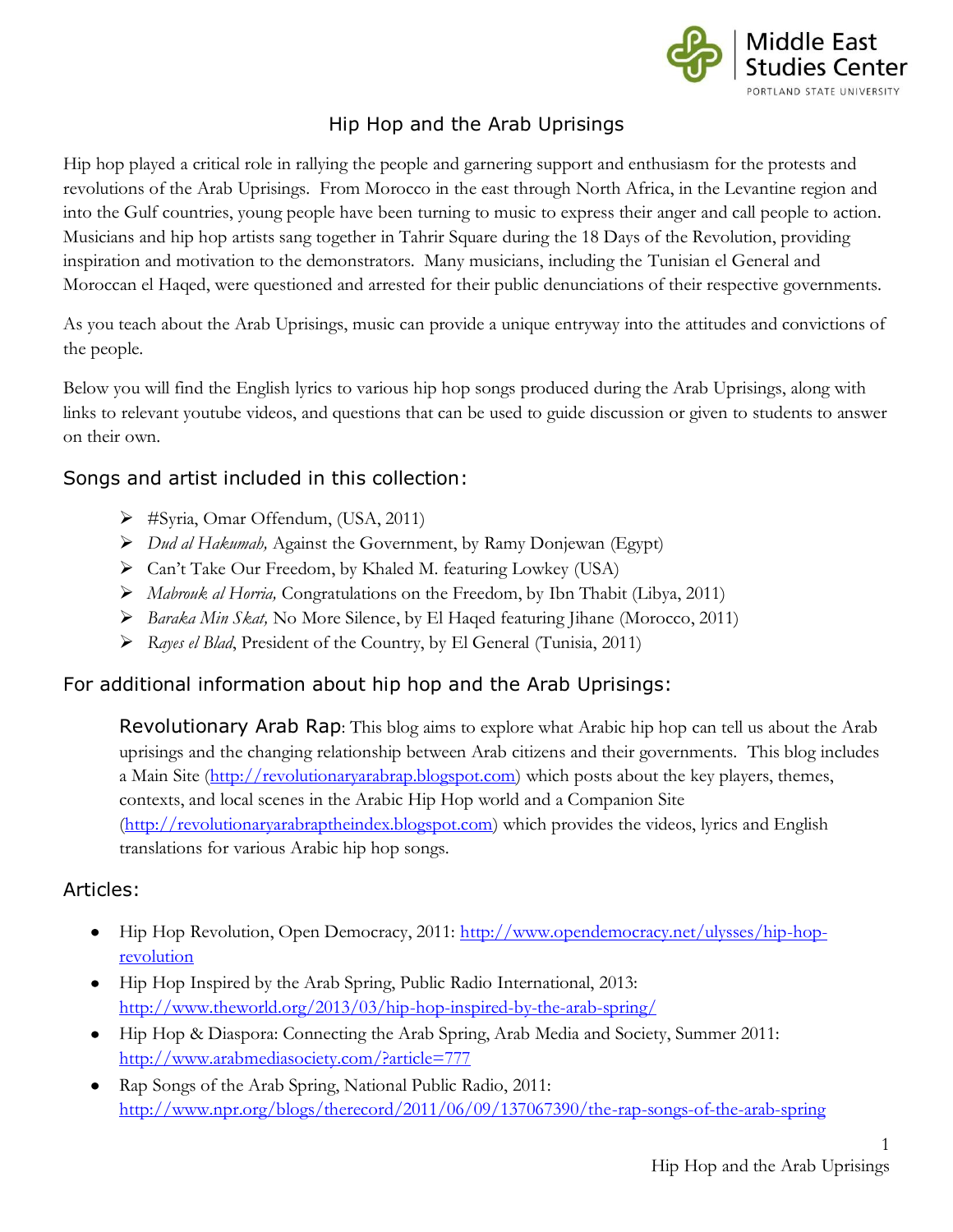

Rapping the Revolution, Foreign Policy Middle East Channel, 2011:  $\bullet$ http://mideast.foreignpolicy.com/posts/2011/07/22/rapping the revolution

#### Videos:

- Rapping Out the Message of the Arab Spring, Centre for Mediterranean, Middle East and Islamic Studies, 2011: http://www.youtube.com/watch?v=JIlDJ\_IptU4
- How Rap Music Fueled the Arab Spring, NBC News, 2011: http://worldblog.nbcnews.com/\_news/2011/09/15/7758131-how-rap-music-fueled-the-arab-springuprisings
- A collection of interviews with Arab hip hop artists: [http://www.opendemocracy.net/freeform](http://www.opendemocracy.net/freeform-tags/tahrir-square-meme-event-series-at-university-of-east-london)[tags/tahrir-square-meme-event-series-at-university-of-east-london](http://www.opendemocracy.net/freeform-tags/tahrir-square-meme-event-series-at-university-of-east-london)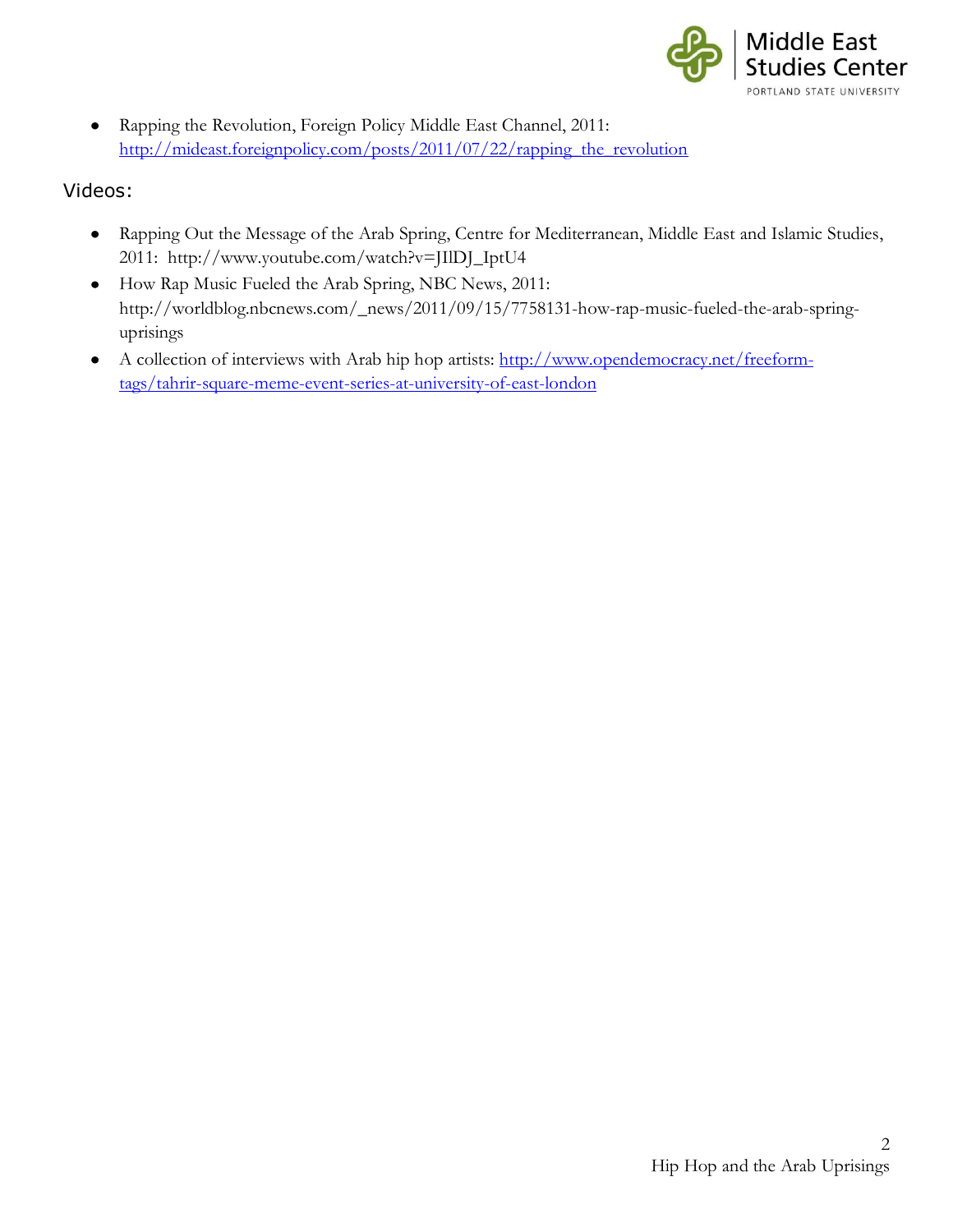

# #Syria Omar Offendum (USA)

### *About Omar Offendum:*

**Omar Offendum** is a Syrian-American Hip-Hop artist - born in Saudi Arabia, raised in Washington DC and living in Los Angeles. He has been featured on several major news outlets, toured the world to promote his ground-breaking music, helped raise hundreds of thousands of dollars for various humanitarian relief organizations, lectured at a number of prestigious academic institutions, and most recently been involved in creating several critically-acclaimed songs about the popular democratic uprisings throughout the Middle East & North Africa. He is currently hard at work on several new projects while touring to promote his solo release 'SyrianamericanA' (text adapted from [http://www.offendum.com\)](http://www.offendum.com/).

*For more information about Omar Offendum:*

**Omar Offendum Official Website:** Find mp3s of his music and lyrics here. <http://offendum.bandcamp.com/>

**Omar Offendum's Blog:** http://offendum.blogspot.com/

- **Omar Offendum's war of words,** by August Brown. Los Angeles Times, October 25, 2012. [http://articles.latimes.com/2012/oct/25/entertainment/la-et-ms-syrian-rapper-omar-offendum-](http://articles.latimes.com/2012/oct/25/entertainment/la-et-ms-syrian-rapper-omar-offendum-20121025)[20121025](http://articles.latimes.com/2012/oct/25/entertainment/la-et-ms-syrian-rapper-omar-offendum-20121025)
- **Omar Offendum, Hip-Hop and the Arab Spring,** Dalia Mortada and Jeffrey Brown**.** PBS Newshour, Art Beat Blog, November 4, 2011. [http://www.pbs.org/newshour/art/blog/2011/11/conversation-syrian](http://www.pbs.org/newshour/art/blog/2011/11/conversation-syrian-american-rapper-omar-offendum.html)[american-rapper-omar-offendum.html](http://www.pbs.org/newshour/art/blog/2011/11/conversation-syrian-american-rapper-omar-offendum.html)
- **Omar Offendum Drives Support For Syria**: The Syrian-American rapper talks charity, exile and Arab superheroes, by Janne Louise Anderson. Rolling Stone Magazine, July 8, 2012. [http://www.rollingstoneme.com/index.php?option=com\\_content&view=article&id=1680](http://www.rollingstoneme.com/index.php?option=com_content&view=article&id=1680)
- **The Narcicyst and Omar Offendum:** Our internationality is our nationality, by Dilan Raphiann. Your Middle East, April 30, 2013. [http://www.yourmiddleeast.com/features/the-narcicyst-and-omar-offendum-our](http://www.yourmiddleeast.com/features/the-narcicyst-and-omar-offendum-our-internationality-is-our-nationality_13403)[internationality-is-our-nationality\\_13403.](http://www.yourmiddleeast.com/features/the-narcicyst-and-omar-offendum-our-internationality-is-our-nationality_13403)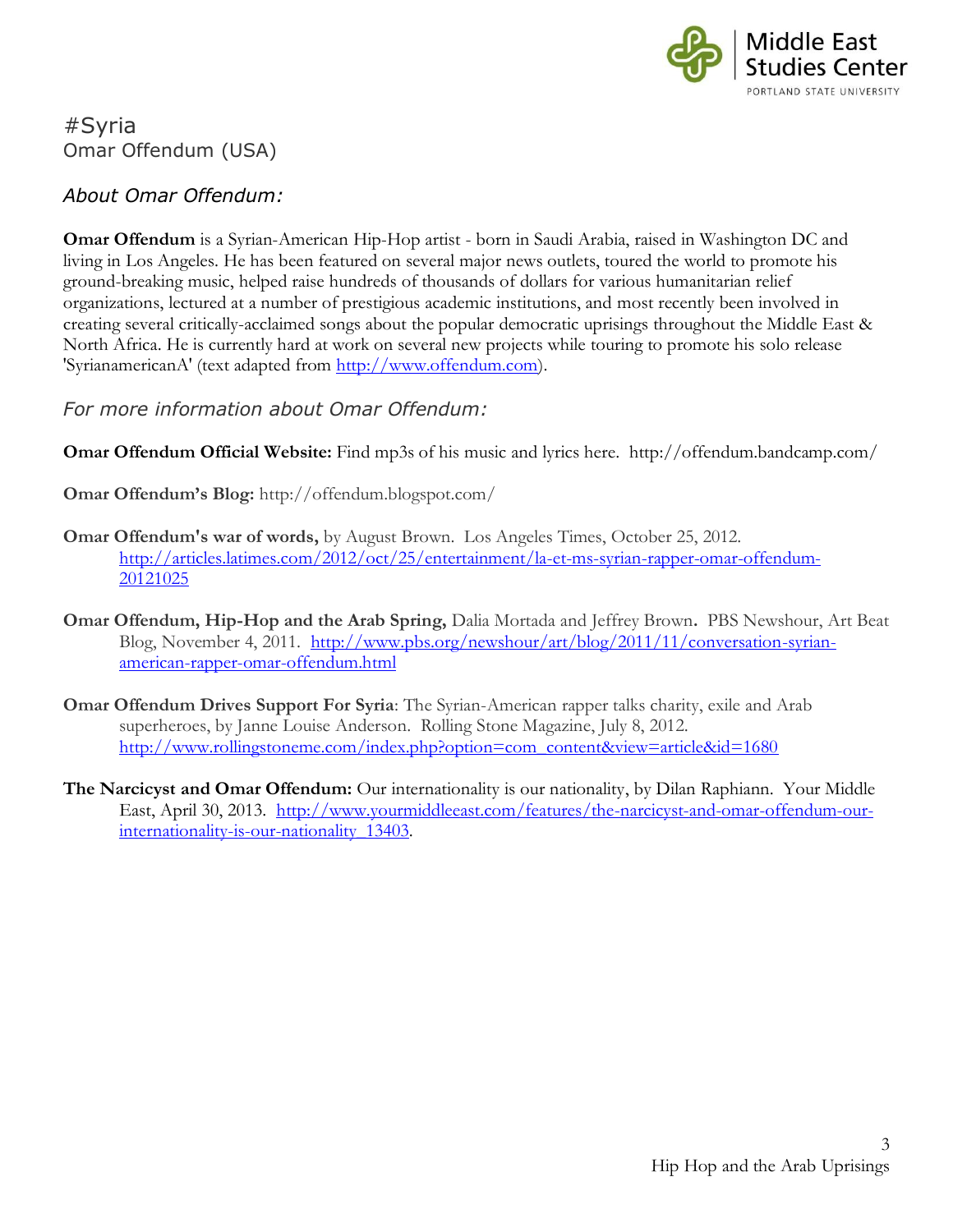

# #Syria, Omar Offendum, 2012 (USA)

*"alsha'ab yureed isqaat al-nitham* (the people want to overthrow the regime)" The people united will never be defeated

The purpose of these verses is to unify the masses Homs up to Hassakeh … Banyas to Damascus City streets to countrysides Mountaintops to coastal tides Muslim / Christian / women / men & children Let's keep hope alive Stand in solidarity with all your fellow citizens Peacefully protesting for an end to all the militance Torture & imprisonment Murdering of innocence Proving that this lying/lion leader's rule is illegitimate Like father - like son Mobster or president? Censoring their people Trying to stop the embezzlement Heavy-handed iron fists Dropped on the residents Déjà vu... ['82](http://en.wikipedia.org/wiki/Hama_massacre) - '11...

We are all Deir Ezzor … We are all Daraa We are all Jisr il-Shughoor ... Halab & the al'a's (castles) We Are All [Hamza](http://en.wikipedia.org/wiki/Death_of_Hamza_Ali_Al-Khateeb) ... We Are All Hama ... We Are All Syrian … Hands to the *samaa* (sky) saying:

*"alsha'ab yureed isqaat al-nitham* (the people want to overthrow the regime)" The people united will never be defeated

I have a dream this regime will fall And that what comes next Will be better for us all Alawite - Druze - Armenian - Kurdish Equality in Parliament *"Il-Kull ilo Kursee"* (Everyone gets a seat / is represented) Envisioning a future that's brighter for the youth Who've been fighting for the right To shed light upon the truth Biting bullets from the troops Thus far a truce has proven elusive But martyrs are tightening the noose On corruption - Bribery - Nepotism Tribal Disputes Don't shoot with your mechanism Soon come the reckoning that looms Second guessing the protesters Was a recipe for Assad to address his own doom...

It's been a long time coming And there's no turning back now Voices are the weapons In these military crackdowns Millions on the streets In defiance of your gat sounds Look who's got you shook Doctor don't know how to act now...

*"alsha'ab yureed isqaat al-nitham* (the people want to overthrow the regime)" The people united will never be defeated

*The immortalized words of [Ibrahim Qashoush](http://www.huffingtonpost.com/2011/07/27/ibrahim-qashoush-syria-protests_n_911284.html) - Rest in Power / [Peace khayyo . . .](http://www.huffingtonpost.com/2011/07/27/ibrahim-qashoush-syria-protests_n_911284.html)*

#### Vocabulary

**Homs, Hassakeh, Banyas, Damascus:** Cities in Syria

**'82:** Reference to massacre in Hama in 1982

#### **Deir Ezzor, Daraa, Jisr il-Shughoor, Halab:**

Cities in Syria where protests have taken place

**Alawite**: a sect of Islam

**Druze**: a minority religion in Syria

**Armenian**: a minority ethnicity in Syria

**Kurdish**: a minority ethnicity in Syria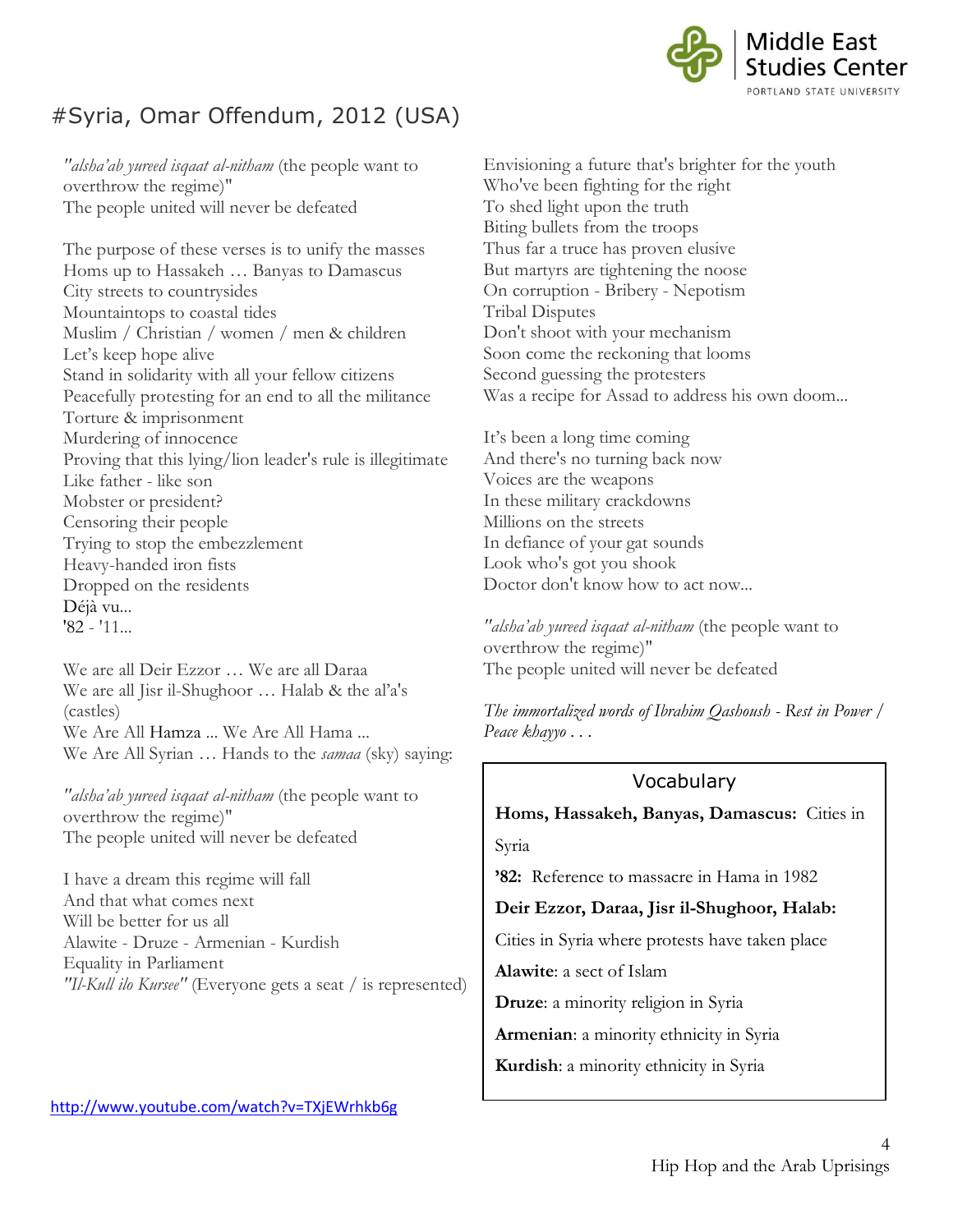

- 1. The rap opens by saying that "the purpose of these verses is to unify the masses." Do you think rap has the power to do that? Explain.
- 2. Offendum says, "We are all Deir Ezzor…we are all Daraa/We are all Jisr il-Shughoor…Halab and the al'a's." What does he mean?
- 3. How does Offendum describe the leadership in Syria. Give examples from the text.
- 4. What does Offendum want for the future of Syria?
- 5. Why do you think Offendum uses "alsha'ab yureed isqaat al-nitham" as the refrain for the song? What is its importance?
- 6. What is Omar Offendum's message in this rap?
- 7. Omar Offendum is a Syrian-American living in California. Do you think it's different for him to rap about Syria from California than it is for someone living in Syria? How so?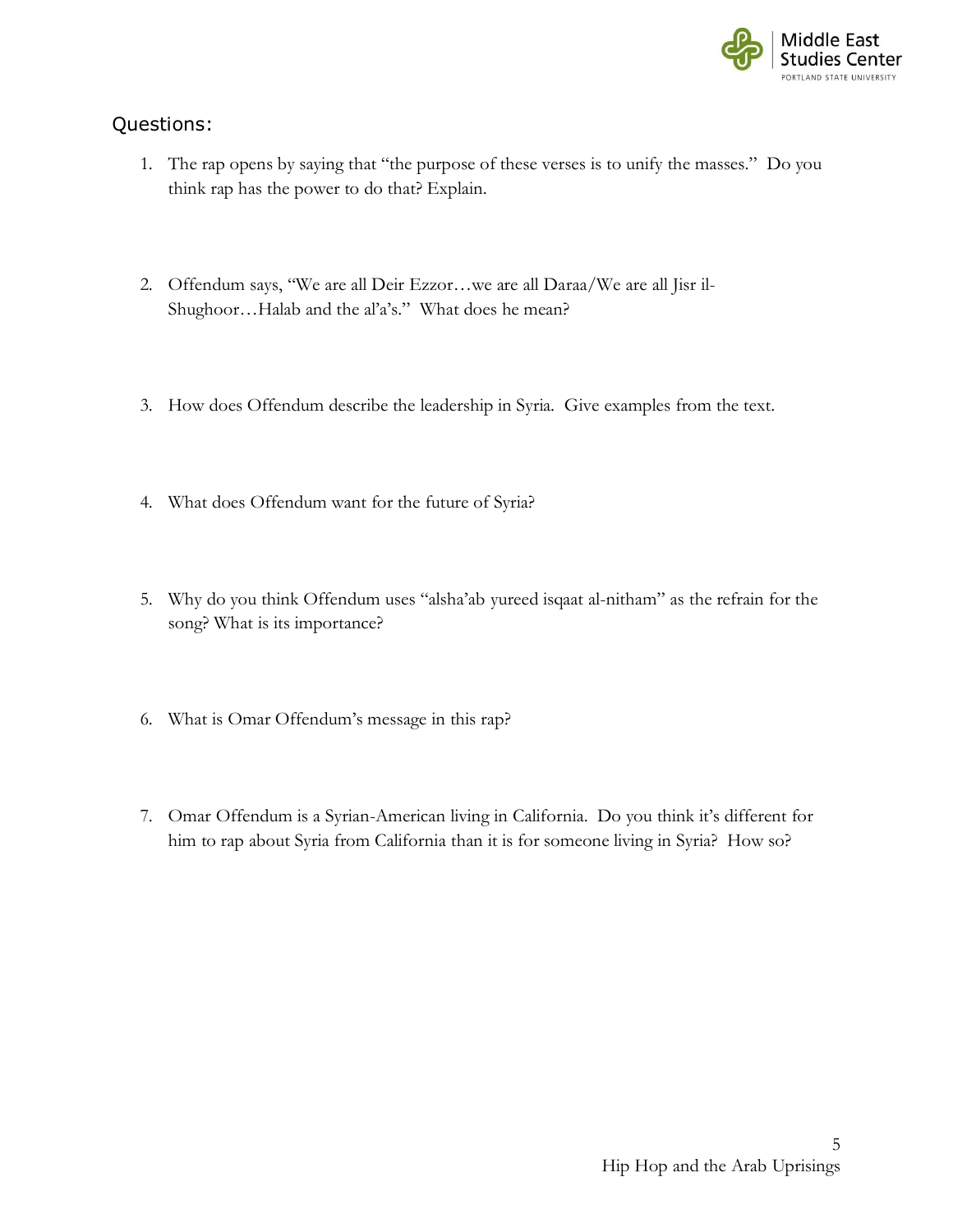

# *Dud al Hakumah* (Against the Government) Ramy Donjewan, Egypt, January 2011

About Ramy:

My name is Ramy and I am an Egyptian Muslim, a believer of Allah and I believe that god has given me a great talent, and I try to use this talent only for goodness to the best of my capabilities. I am a person that knows what he wants in life and knows the path that will lead him to what I want. I believe that rap is a means of expressing a felt point of view this is why I chose it to deliver my messages with.

I'm a singer of the music genres rap and hip-hop, R&B. also I am the author of all the words in my raps. And I sometimes compose some pieces. I love anything that's nice and genuine, talented and beautiful I appreciate real art and creativity. In addition I am an Egyptian Arab Muslim.

My nickname is DoNjEwan. I didn't chose this nickname for myself, my friends are the ones who chose it for me, but I really liked it and so decided to stick with it. I don't want to be just a presence on the low grounds, but my aim is to attempt to reach the summit of life, and I hope to influence the change of the current situation of our people and our Arab music by rapping about the things that affect the lives of the Arab people, so I tend to focus on rapping about the emotions that are already felt by our brave people.

http://www.reverbnation.com/ramydonjewan

*Dud al Hakumah* was released on January 7, 2011, two weeks before the start of the Egyptian Revolution.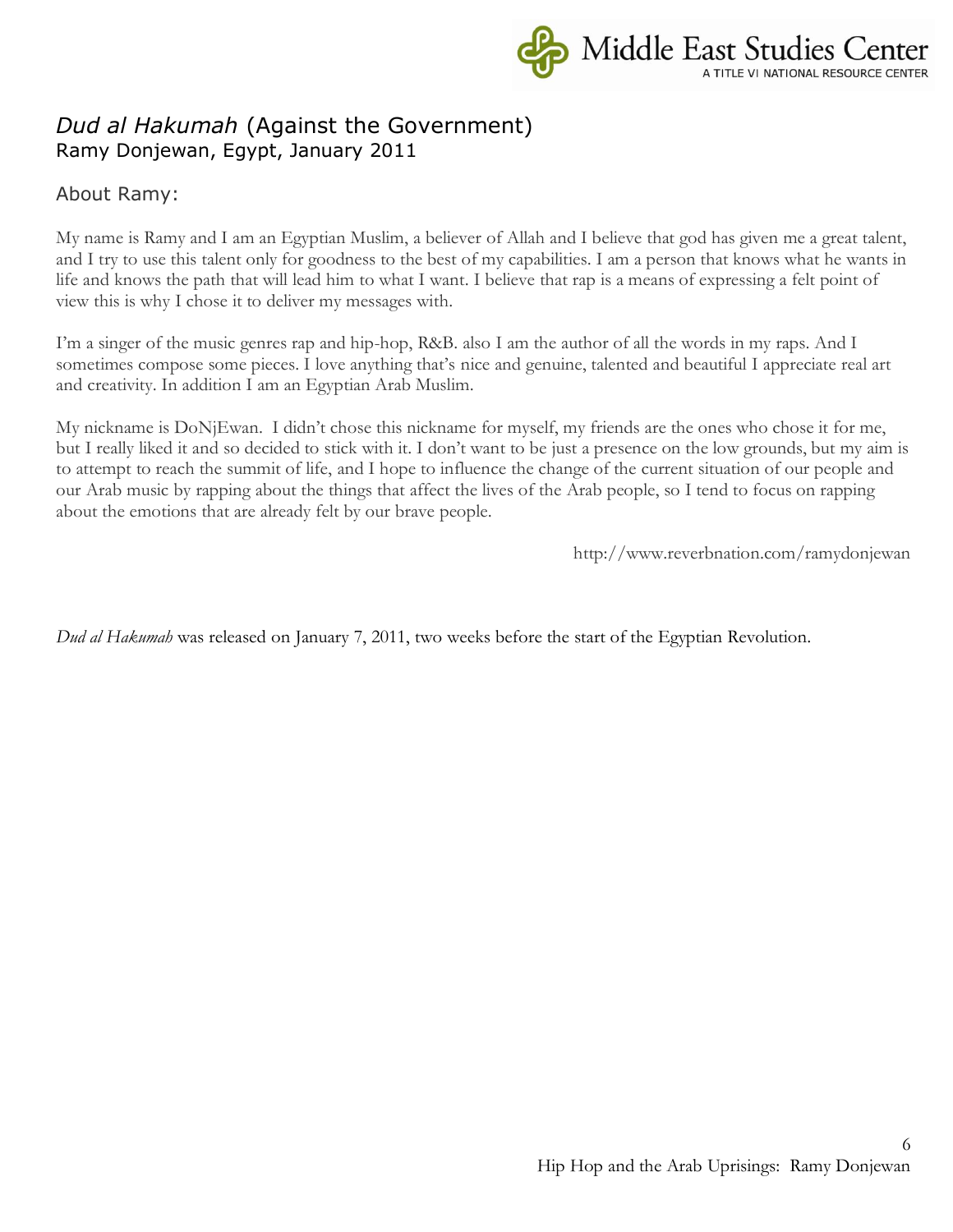Middle East Studies Center

# *Dud al Hakumah* (Against the Government) Ramy Donjewan, Egypt, January 2011

[Hosni Mubarak]: I'll come back fleeing everything in the country, eh? Man, wisen up!

Against the government. Against the government Against the government. Against the thuggery and the injustice.

Against the government. Against the ruler and the authority.

Against the government and the rope of injustice is long. Against the government and I have a thousand reasons!

Your blood, they're spilling it.

Your death, they're sanctioning it.

Your homeland, they're making laughingstock of it.

Your religion, they're targeting it.

Your voice, they're silencing it.

Your rightful due, they're devouring it.

Your brother, they're still killing him and the rest of the people are being tortured.

If you live, you live in starvation.

If you die, you have no blood money.

If you speak, you become a victim and you're treated with savagery.

- Gangster politics! Gangs of thugs!
- A hostile government wants to tear you and me to pieces!

The oppressor and the oppressed.

The ruler and the condemned.

To whom will I complain? And whom will I blame?

Should I blame the people who get hit by the dirtiest boot and remain silent?

Or a government that controls everything with hearts that've died?

So down with the government! Down with the regime! Down with the Emergency Law! Down with the rulers! Down with the coward! Down with the traitor!

Down with the nice man if his kindness will let him be humiliated!

Every worthless Tom, Dick, and Harry now is still humiliating you.

You have no value. You have no worth. Your rulers are selling you.

They are neglecting you. They are making a fool of you.

They threw you into the arms of your enemies with the greatest of ease.

You poor guy, it's your own hand that gives you pain. There are a thousand snakes around you and they keep biting you. No matter how much you suffer, there's no one who intends to help you if you don't help yourself. Don't tell me what's stopping you. Were someone to push you, for whom would you be waiting to bring you your rightful due? I tell him, "for thirty years he's been beating you." He keeps cleaning his teeth while you're silent and he sews your mouth shut. With his sword he cleaves you. You're not dead, but your brain is being killed. Enough sleep! Enough death! Enough silence! If you have blood FOR REAL, yell with your loudest voice: I'm against the government because I have value [as a human being]! Against the government and I will not accept defeat!

[Mubarak]: Man, wisen up! Heh heh heh.

*Video:<http://www.youtube.com/watch?v=Uwai6oTAcMM>*

*Lyrics and video with English subtitles:* 

*[http://revolutionaryarabraptheindex.blogspot.com/2011/08](http://revolutionaryarabraptheindex.blogspot.com/2011/08/ramy-donjewan-against-government.html) [/ramy-donjewan-against-government.html](http://revolutionaryarabraptheindex.blogspot.com/2011/08/ramy-donjewan-against-government.html)*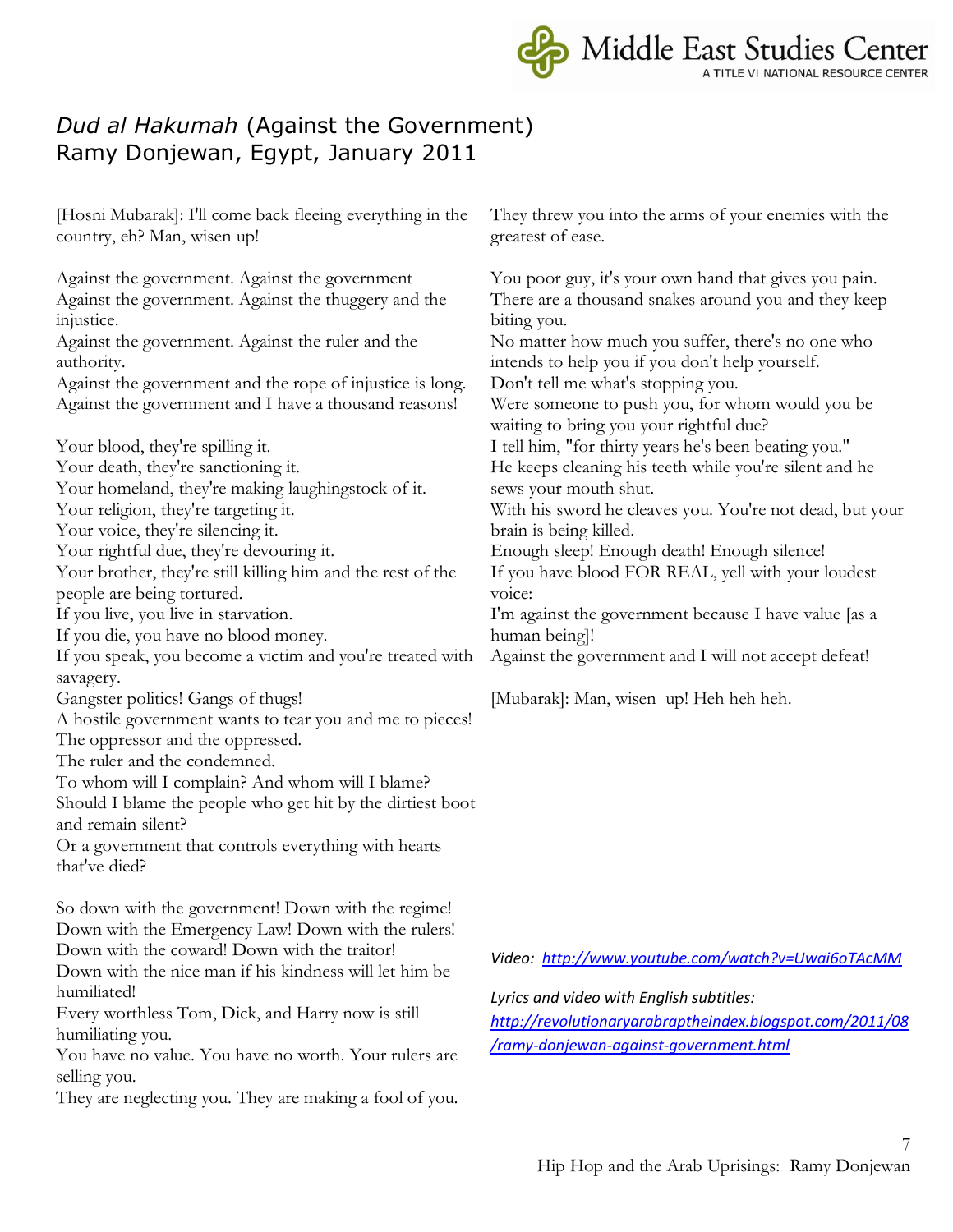

- 1. In the chorus, Donjewan says that "I have a thousand reasons" to be against the government. List five reasons he gives in the song.
- 2. The song is written in the second person. Who do you think Donjewan is addressing? Explain your answer.
- 3. How does Donjewan describe the atmosphere in Egypt? Proved evidence from the text to support your claim.
- 4. At the end of the song, Deonjewan says: "If you have blood FOR REAL, yell with your loudest voice." What do you think this means?
- 5. What is the main message in this song?
- 6. The song opens and closes with a brief quote from Mubarak. The video and recording of the song include actual audio of Mubarak. What is the effect of this?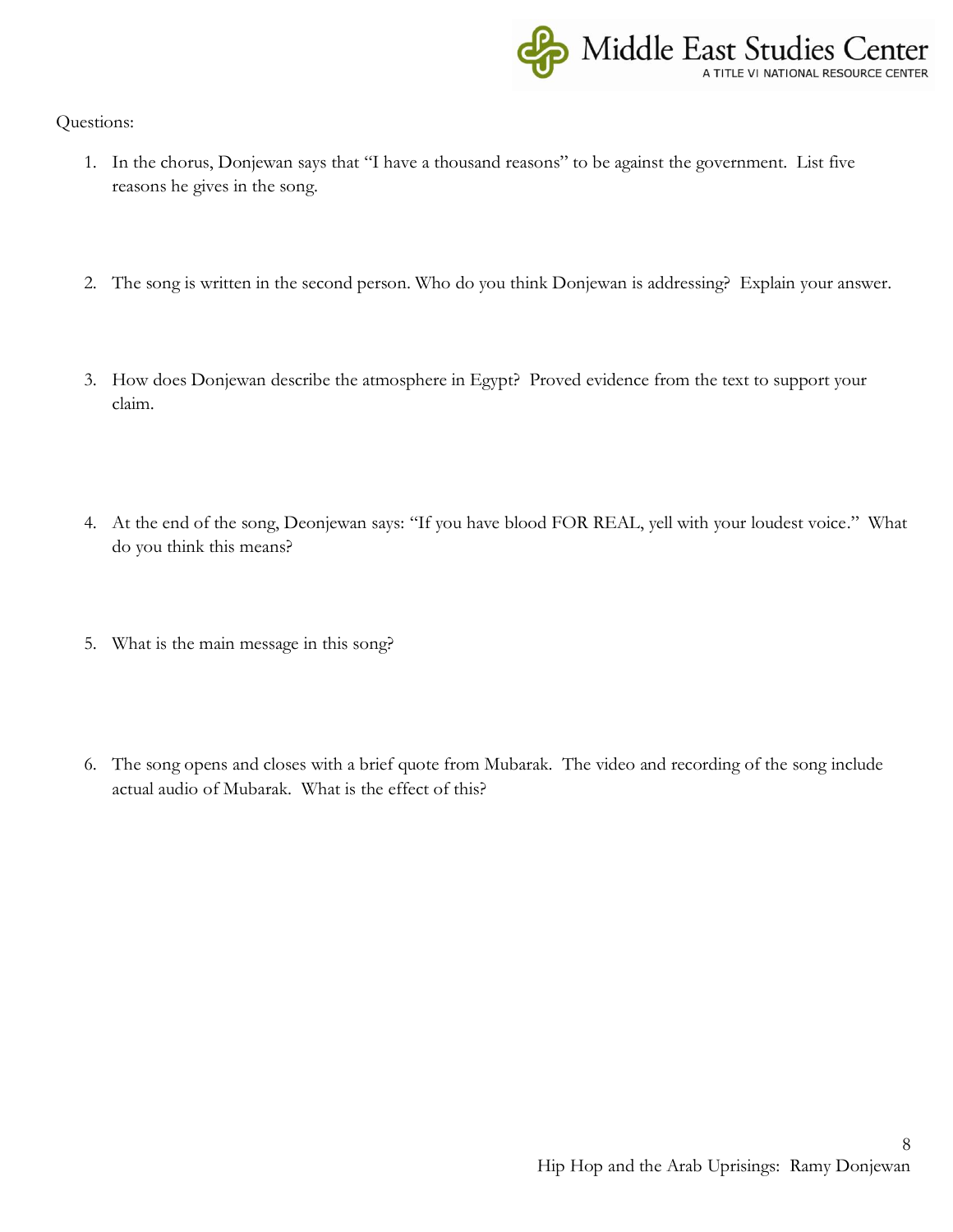

### Can't Take our Freedom *Khaled M featuring Lowkey, March 2011*

#### About the Artists:

Khaled M is a Libyan American hip hop artist based in Chicago. He grew up in Kentucky, where his parents came after fleeing Libya in the 1970s.

Lowkey, otherwise known as Kareem Dennis, is a British-Iraqi rapper and a political activist. He uses his music to express his opinions and raise awareness of political issues including the Iraq war of 2003.

#### About Khaled M

**Official site http**, thisiskhaledm.com/

- **Rapper's music spreads freedom for Libya message,** John Sepulvado. CNN Radio, March 29, 2011. http://www.cnn.com/2011/SHOWBIZ/Music/03/29/khaled.m.libyan.rapper/index.html
- **Khaled M Follows His Father's Footsteps:** The Kentucky-based Libyan rapper's emotional post-revolution journey, Janne Louise Andersen. Rolling Stone, March 08, 2012. http://rollingstoneme.com/index.php?option=com\_content&view=article&id=1219
- **Libyan-American Rapper Khaled M on Hip Hop, Islam, and the Mainstream,** Urban Cusp Staff. Urban Cusp, December 8, 2011. http://www.urbancusp.com/newspost/libyan-american-rapper-khaled-m-onhip-hop-islam-and-the-mainstream/
- **Victory and loss for Libyan-American rapper Khaled M**, Janne Louise Anderson. The National, November 28, 2011. http://www.thenational.ae/arts-culture/music/victory-and-loss-for-libyan-american-rapperkhaled-m#ixzz2Y0y9P8do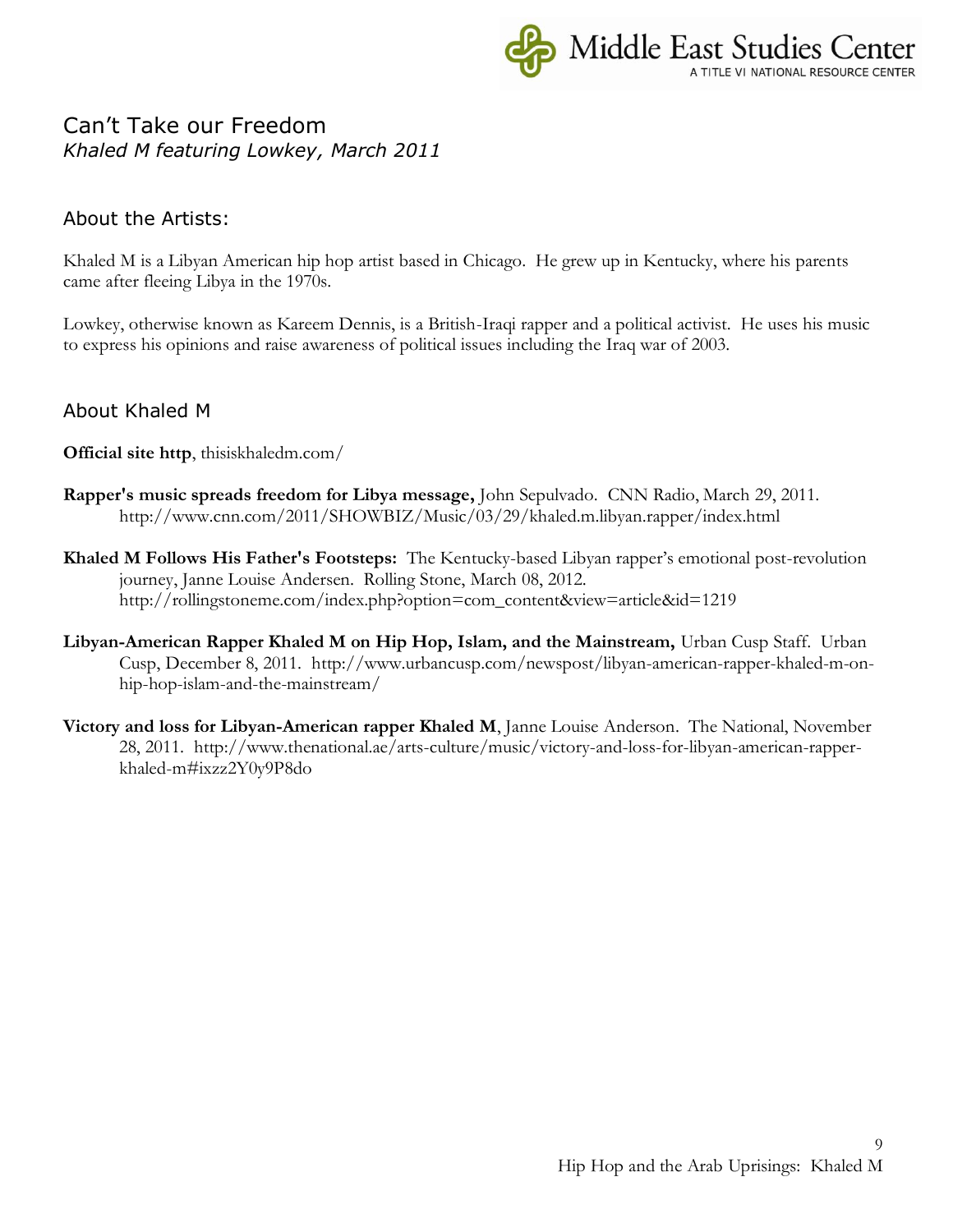# Can't Take our Freedom *Khaled M featuring Lowkey, March 2011*

### Khaled

In the darkest hours, when the world has turn away And no-one's watching when the sky has turned to grey, and you have no options, when your voice is illegal only choice for the people is to stand up proudly in the face of death, and it ain't waste of breath when you speak up loudly on behalf of the kids in the street with no pot to piss in, living on the young 'cause their papa's missing, don't know if his dead or he's locked in prison, disappeared and considered him the opposition, and now have a vision of dreams I shouldn't see, and could it be this close? Nah, it couldn't be

But if the people in Egypt and Tunis can do this decide their fate why wouldn't we? More than forty years we done rocked the nation And the occupation we cannot be waiting We gonn' stop debating, when one of us dies Ten jump in line ready to box with Satan

You can't take our freedom or take our soul Take our freedom or take our soul You are not the one that's in control La Ilaha Il-Allah, no power greater than God Go ahead and divide your plans, at the end of the day You are just a man

#### Lowkey

The movement is building When the fathers pass the scars through to the children, they shooting to kill them But the question I'm asking is who's gonna heal them Look up to the clear skies and down to the brown where the blood, sweat & the tears dry We are questioning their lives And realize that is not a threat when the fear dies So we are not afraid anymore And you can't play God with our lives You attempted to cage every thought But resistance is locked in our minds From Millbank Tower to Tahrir Square Nobody can deny, it's a fact we are there We are not leaving until we got freedom We are willing to bleed and even stop breathing You must have known from the rust on your throne That you couldn't maintain by cuttin' the phones



Justice alone will sustain our presence Tunisia to Libya, Bahrain to Yemen

#### Khaled

I don't taste the blood I don't taste the sweat I don't taste the tears I ain't taste regret Now I'm a grown man, and never seen my homeland And because master jack phone plan Dad escaped jail and he dedicated his life to the cause but he never made it This ain't about my father getting' retribution Or my uncle getting tortured with electrocution Other uncles getting hung in public executions Just simply coming out with the best solution And I don't know why it seems this sky regime Keeps pushing to the silent scream It will take you half an hour, to figure that this coward Can only get his powers for violent means Killing all the doctors in hospitals When the regime just seems unstoppable When freedom feels like it's impossible The people rise and overcome every obstacle

#### Lowkey

Dictators are nervous, take from the people Give straight to the serpents The sick place that this earth is Will only ever change, if change for a purpose By the people, for the people None are supreme, all are equal There's mountains to touch, the power is us Devour these cowards with the sound as we rush I am not a leader, a teacher or preacher If my people aren't free, than I am not either I refuse to be silenced and we will not stop short of Removing these tyrants there comes a time to summarize events gone Look up to the sky and wonder why you're next You could call this the Butterfly Effect I despise the rats that disguise the facts When they know the population is fighting back Inside of crack, this time I bad, like the second Bouazizi Did light that match

<http://www.youtube.com/watch?v=hapPFY8tvzY>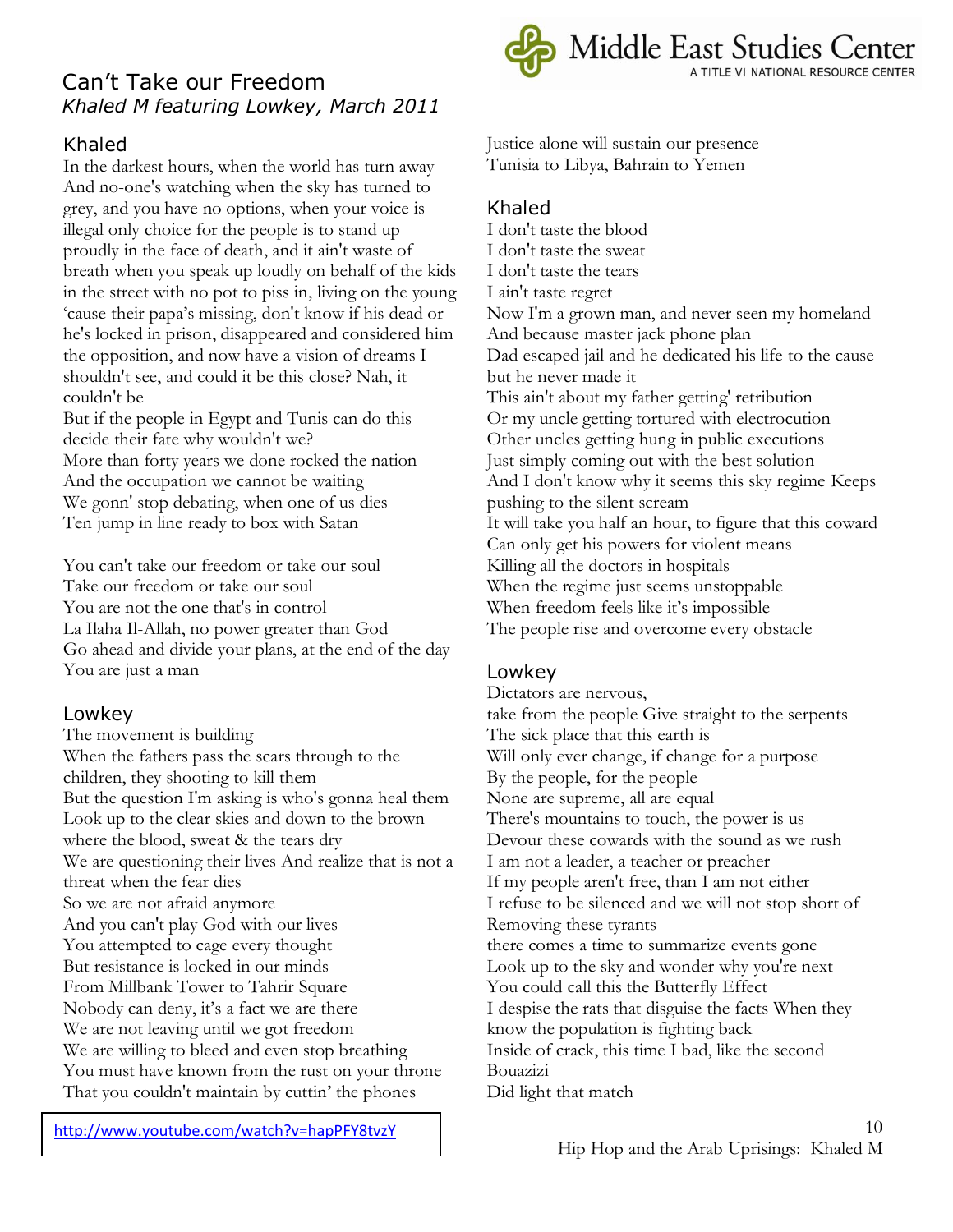

- 1. What does Khaled M Say in the chorus?
- 2. Lowkey says that "fathers pass scars to their children." What does that mean?
- 3. Lowkey says: "Dictators are nervous, take from the people, give straight to the serpents." What does he mean?
- 4. What are Khaled M and Lowkey saying in this song?
- 5. Khaled M and Lowkey are both of Arab descent but live in America and the UK respectively. Based on this rap, what is their connection to their homeland? Use evidence from the rap to support your claim.
- 6. Khaled M's father was a leader in the anti-Ghadaffi movement in the 1970s and spent five years as a political prisoner in Libya. Upon his release, he and his wife fled to America to raise their sons in safety. How do you think this family history might have impacted Khaled M. and his music?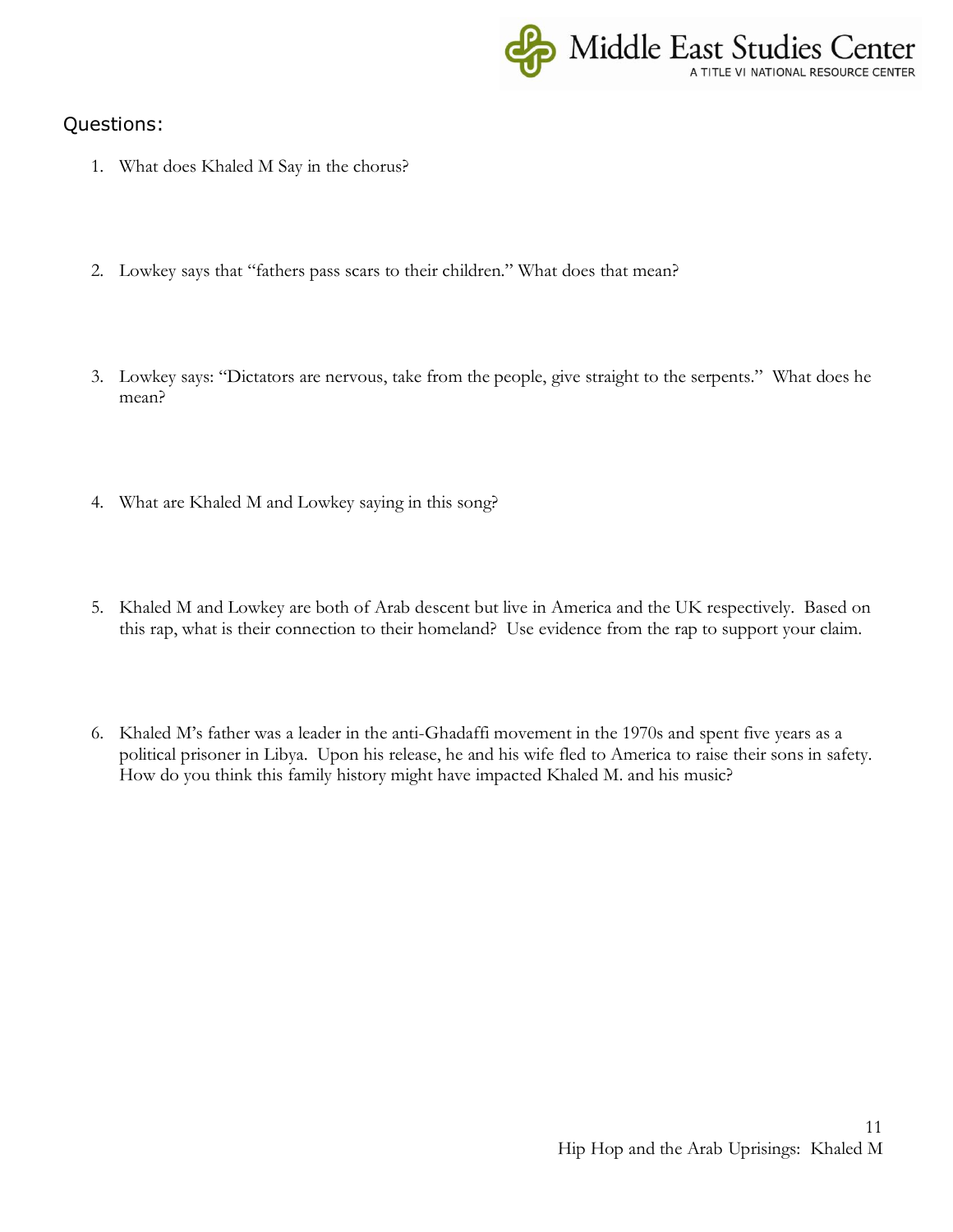

### Mabrouk al Horria, Congratulations on the Freedom Ibn Thabit ft. Salah Ghaly, Libya, September 2011

### About Ibn Thabit

Ibn Thabit began criticizing Gaddafi through rap and hip hop in 2008. Throuhgout his career, he remained anonymous in order to protect himself and his family. Once Ghaddafi fell in 2011, Thabit retired from hip hop.

For more information about Ibn Thabit

**Ibn Thabit Official Site.** http://ibnthabit.net/site/

- **Ibn Thabit, Libya's Leading Rapper, Retires from Hip-Hop,** Revolutionary Arab Rap Blog, December 1, 2011[.http://revolutionaryarabrap.blogspot.com/2011/12/ibn-thabit-libyas](http://revolutionaryarabrap.blogspot.com/2011/12/ibn-thabit-libyas-leading-rapper.html)[leading-rapper.html](http://revolutionaryarabrap.blogspot.com/2011/12/ibn-thabit-libyas-leading-rapper.html)
- **Rapping against Gaddafi: how hip-hop became new Libya's soundtrack,** Ibn Thabit. The Guardian online, March 1, 2012. [http://www.guardian.co.uk/commentisfree/2012/mar/01/rapping-against-gaddafi-hip](http://www.guardian.co.uk/commentisfree/2012/mar/01/rapping-against-gaddafi-hip-hop-libya)[hop-libya](http://www.guardian.co.uk/commentisfree/2012/mar/01/rapping-against-gaddafi-hip-hop-libya)
- **Libyan Rap Fuels Rebellion**, Nadia Lane. CNN iREport. March 30, 2011. <http://ireport.cnn.com/docs/DOC-582738?ref=feeds%2Flatest>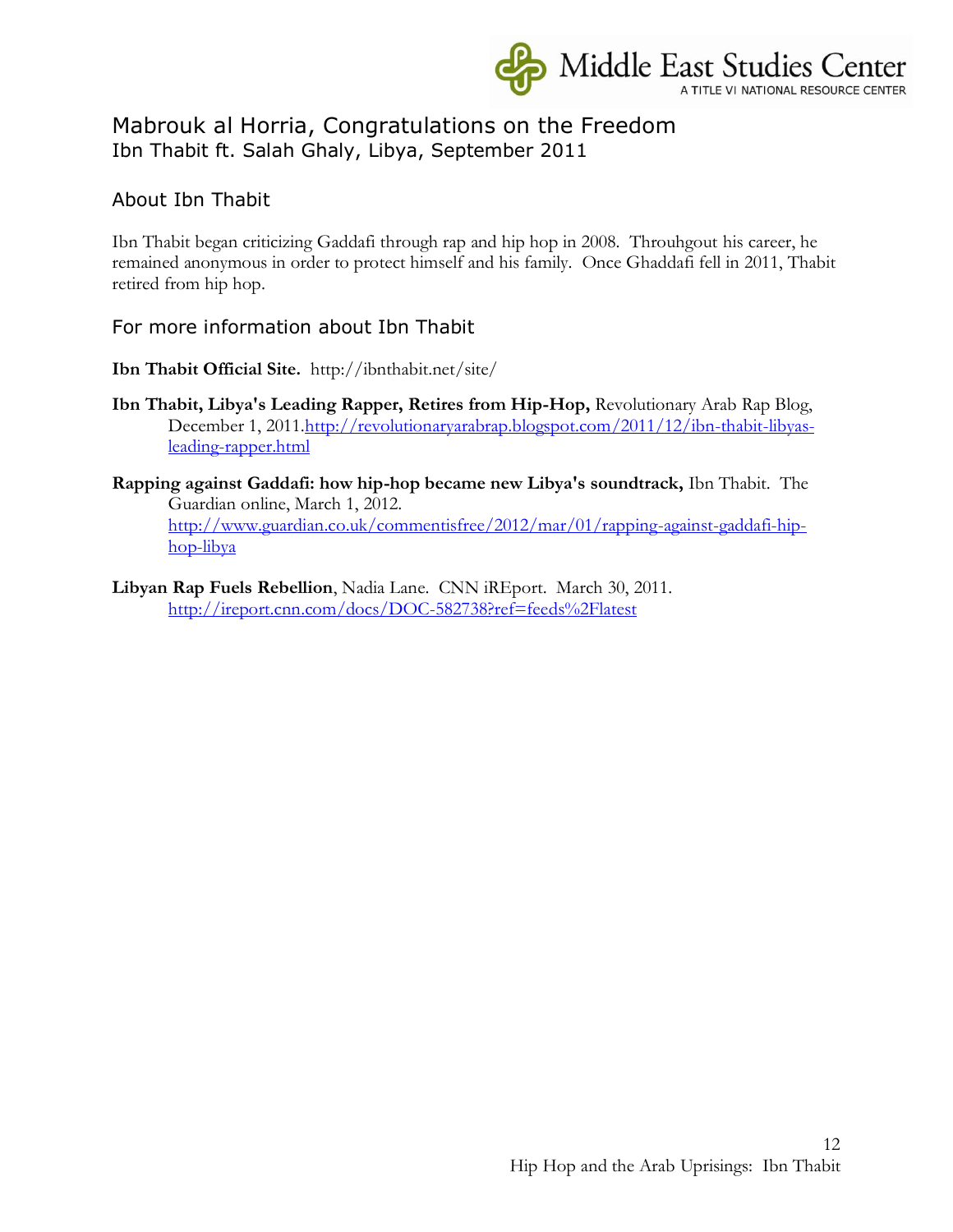

# Mabrouk al Horria, Congratulations on the Freedom Ibn Thabit ft. Salah Ghaly, Libya, September 2011

Congratulations for the victory. God is great! May you all be well every year. Mnawreen [Welcome, lit. you have brought light with you]

#### CHORUS (x2)

Congratulations on the freedom, my beloved country! I wish that happiness always increases and I see you having a holiday every day!

Yes, this the moment we've all been waiting for, that we've all wished for. This happiness is extraordinary! There's no funeral for the one who has shamed himself [Gaddafi]. "Sing and dance!" [he said]. So we will! As for those who want to weep and wail, let them! The dogs who are still with him. It's finished for Shafshoofa [Gaddafi] whether you want it to be or not! In Martyrs' Square [in Tripoli], the [Independence] Flag is raised high and all the people are singing "Rise Up Higher" [a revolutionary song]. By God, the feeling is extraordinary, people. This feeling is binding the hearts of the people together. By God, enough stubbornness! Enough corruption! And enough with the bullets, guys!

You want to tell me one word or two words? Say ten! Everything you want to say is only a drop in the ocean in the bowl of talk. I have experience with it.

As for this, there are no metaphors here.

Get out now and say what you want in a loud voice.

Or maybe you want to stay quiet - even that is okay! There's no need to watch what you say.

Or do you want to stay and talk to me? Fine, pour the tea.

Now do you see, Shafshufa [Gaddafi]? The Libyan people are siblings!

The people said their word: "Die, you tyrant!" Now I can smell freedom. Now I can marry.

And we'll have a country we can raise our children in.

"Ibn Thabit is a Libyan hip hop artist who has been attacking Gaddafi with his music since 2008. He has never been a member of any organized political group; he is just an ordinary Libyan speaking the thoughts of many Libyan youth. Of course he has had to remain anonymous to protect himself and his family in Libya, and prefers not to give very many personal details."

taken from http://ibnthabit.net/site/aboutartist/

http://ibnthabit.net/site/wp-content/uploads/downloads/2011/09/Ibn-Thabit-feat.-Salah-Ghaly-Mabrook-al-Horria.mp3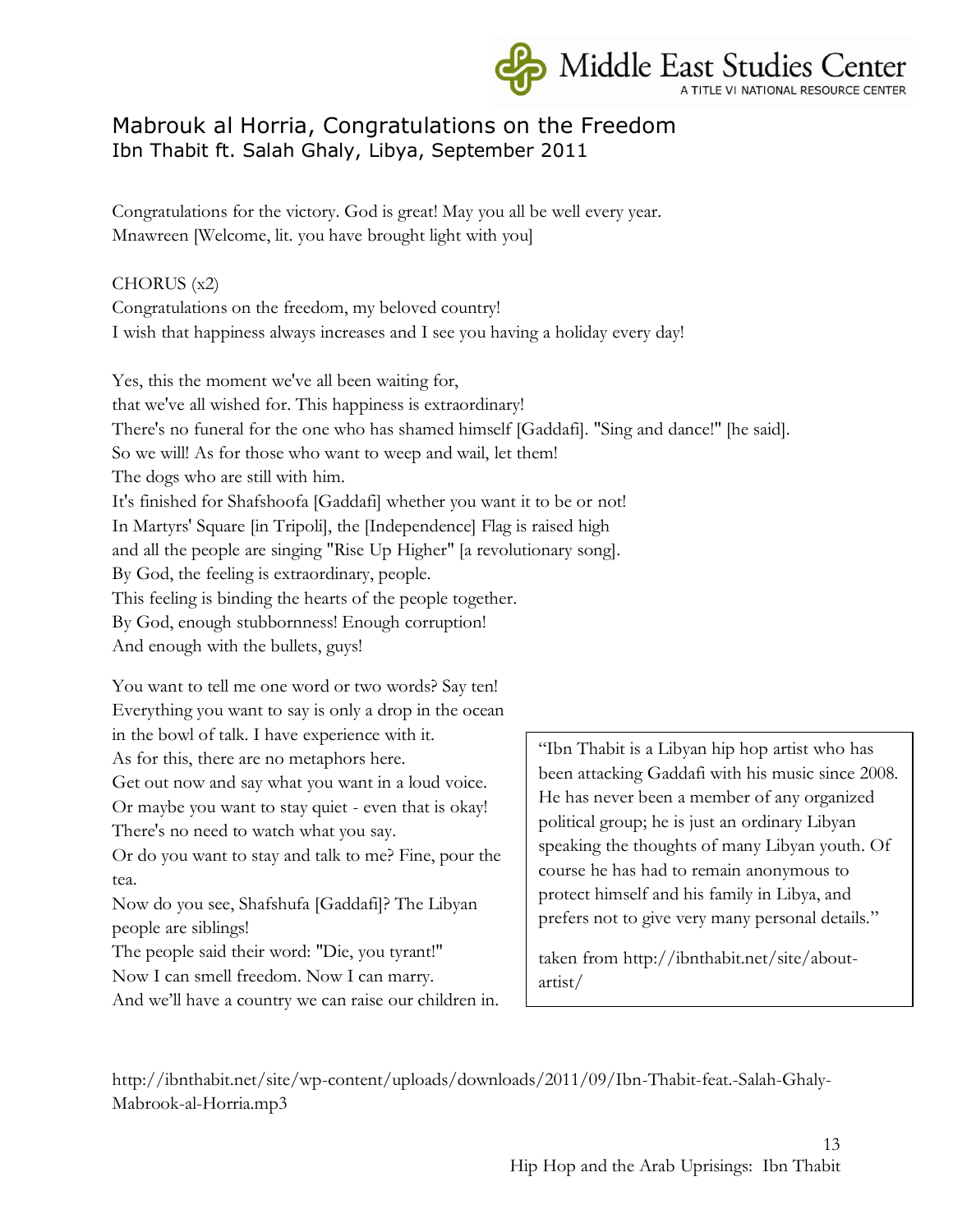

- 1. Why is Ibn Thabit wishing his country congratulations?
- 2. How does Ibn Thabit feel about supporters of Ghaddafi?
- 3. How does Ibn Thabit describe the feeling of freedom? How would you describe it?
- 4. Who is Ibn Thabit addressing in the second stanza? What does he say?
- 5. Ibn Thabit ends the song by saying "Now I can smell freedom. Now I can marry. And we'll have country we can raise our children in." What does this tell you about how he felt about Libya under Ghaddafi?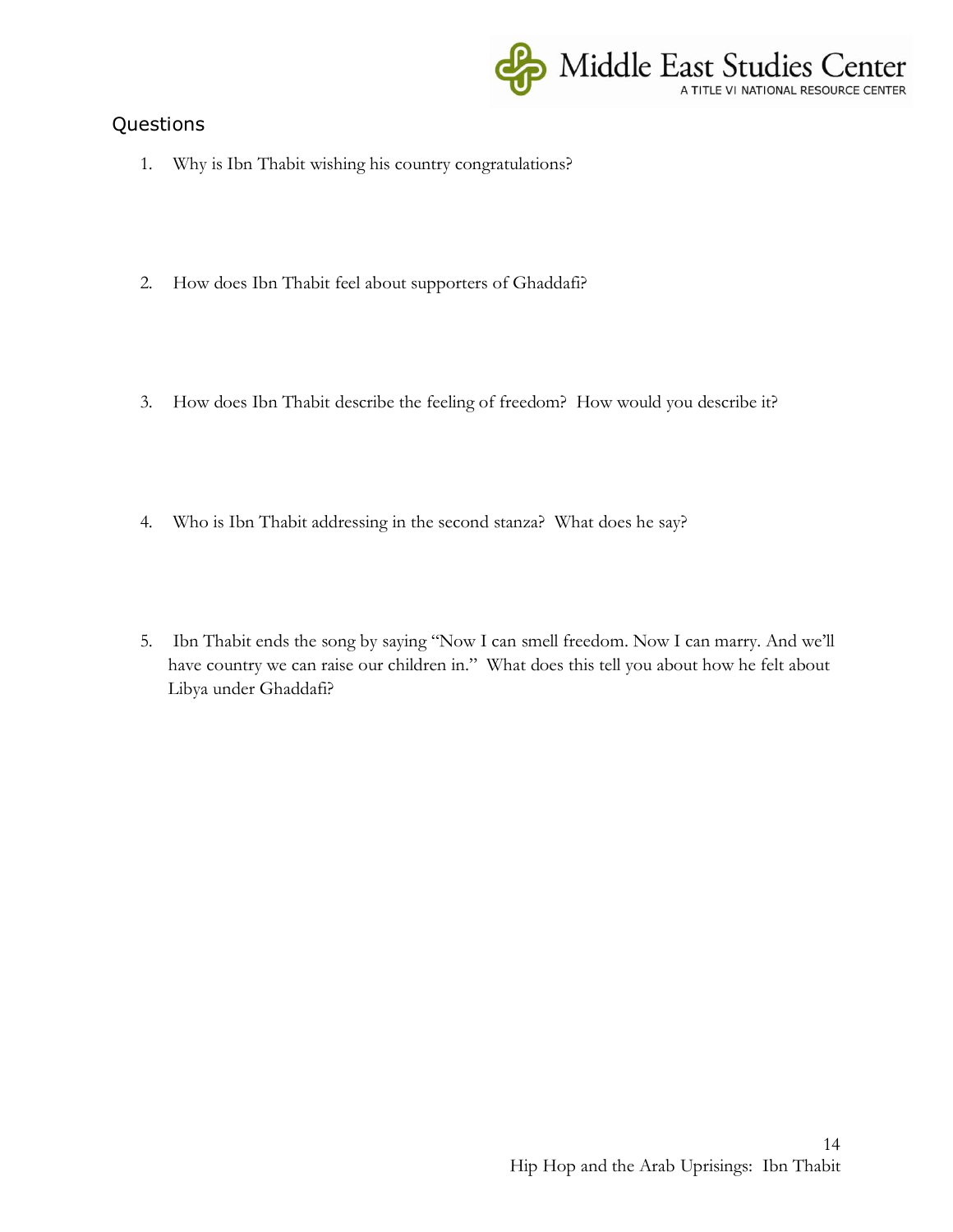

### *Baraka Min Skat* (No More Silence!) El Haqed featuring Jihane, Morocco, April 2011

*About El Haqed:*

- **El Haqed, Morocco's hip hop revolutionary**, Torie Rose DeGhett. The Guardian online, April 17, 2012. [http://www.guardian.co.uk/commentisfree/2012/apr/17/el-haqed-morocco-hip](http://www.guardian.co.uk/commentisfree/2012/apr/17/el-haqed-morocco-hip-hop-revolutionary)[hop-revolutionary](http://www.guardian.co.uk/commentisfree/2012/apr/17/el-haqed-morocco-hip-hop-revolutionary)
- **Celebrating El-Haqed's freedom: Soundtracking resistance,** Houda Abadi, Al Ahram English, April 4, 2013. [http://english.ahram.org.eg/NewsContent/5/33/68411/Arts--](http://english.ahram.org.eg/NewsContent/5/33/68411/Arts--Culture/Music/Celebrating-ElHaqed%E2%80%99s-freedom-Soundtracking-resist.aspx) [Culture/Music/Celebrating-ElHaqed%E2%80%99s-freedom-Soundtracking-resist.aspx](http://english.ahram.org.eg/NewsContent/5/33/68411/Arts--Culture/Music/Celebrating-ElHaqed%E2%80%99s-freedom-Soundtracking-resist.aspx)

About Hip Hop in Morocco:

**I Love Hip Hop in Morocco**,<http://www.ilovehiphopinmorocco.com/>

**Hip Hop: Morocco,** <http://hiphopdiplomacy.org/hip-hop-geography/arabia/morocco/>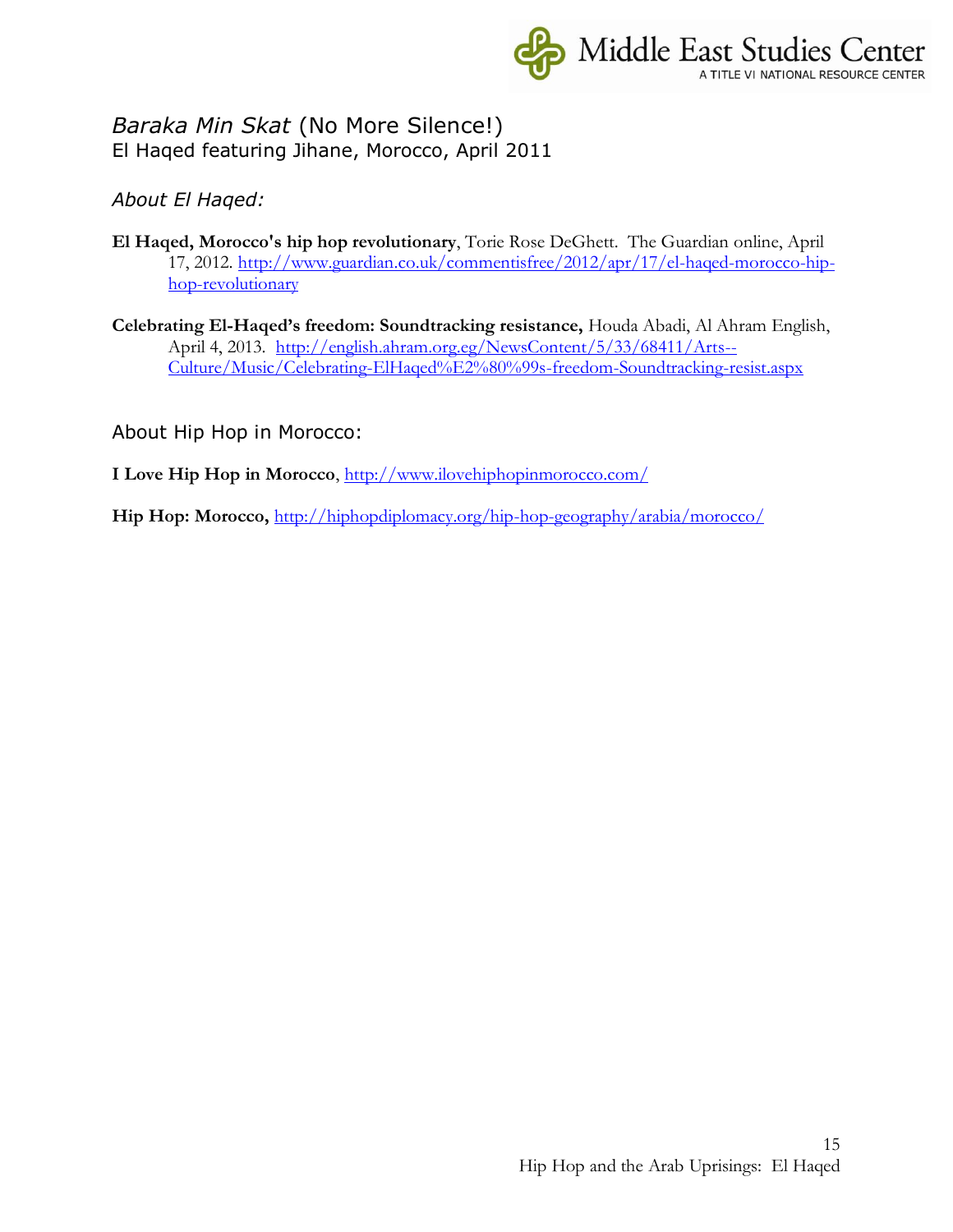

### *Baraka Min Skat* (No More Silence!) El Haqed featuring Jihane, Morocco, April 2011

CHORUS (Jihane) If the people want life, then they'll stand up to defend their rights. No more silence! They exploit our wealth and leave the crumbs for us while so many freedom fighters died on our behalf.

This is for all Moroccans. To the free and to those who refuse to be humiliated. To those living in misery and injustice.

Wake up! Look at the Egyptian people and the people of Tunisia. They're lying to you, those who tell you that Morocco is an exception. Their political brainwashing is calculated. Debauchery and reality television, among other things, are there to distract us. We have no choice but to fight for our rights. Silence won't benefit us. I am the child of the people and I'm not scared!

Those who suffered in silence and were dragged through the streets are fed up with going around in circles while our brother [the king] convenes his team to amend the constitution. He's crazy! Do they want us to take up arms to seize our rights? It's for me to choose whom I want to sanctify. And if you understand us, come live with us. "God, the Homeland, and Freedom" [A common slogan in Morocco is "God, the Homeland, and the King" and it can be seen written on signs throughout the country]

It's a problem. It's a problem. We must reformulate the equation. We want a leader we can hold accountable and not an infallible, sanctified entity. We are told: they'll make you disappear. I shout it loud and clear: they'll make me disappear. Give me my rights or give me death.

You speculate on our banks. You sell us at auctions and you did it to us again and again. You share in the spoils and you kiss [the king's] hand. Long live my father [the king], He seized our wealth and as long as I've lived, his children [the people] have not inherited it.

You erased our history and you want to bury it with sequins and glitter again. Our king is kind and generous to us, but to whom is he truly generous? Most of our budget is spent on him and his palace entourage.

[http://revolutionaryarabraptheindex.blogspot.com/](http://revolutionaryarabraptheindex.blogspot.com/2011/12/l7a9ed-haked-ft-jihane-baraka-men-skate.html) [2011/12/l7a9ed-haked-ft-jihane-baraka-men](http://revolutionaryarabraptheindex.blogspot.com/2011/12/l7a9ed-haked-ft-jihane-baraka-men-skate.html)[skate.html](http://revolutionaryarabraptheindex.blogspot.com/2011/12/l7a9ed-haked-ft-jihane-baraka-men-skate.html)

16 Hip Hop and the Arab Uprisings: El Haqed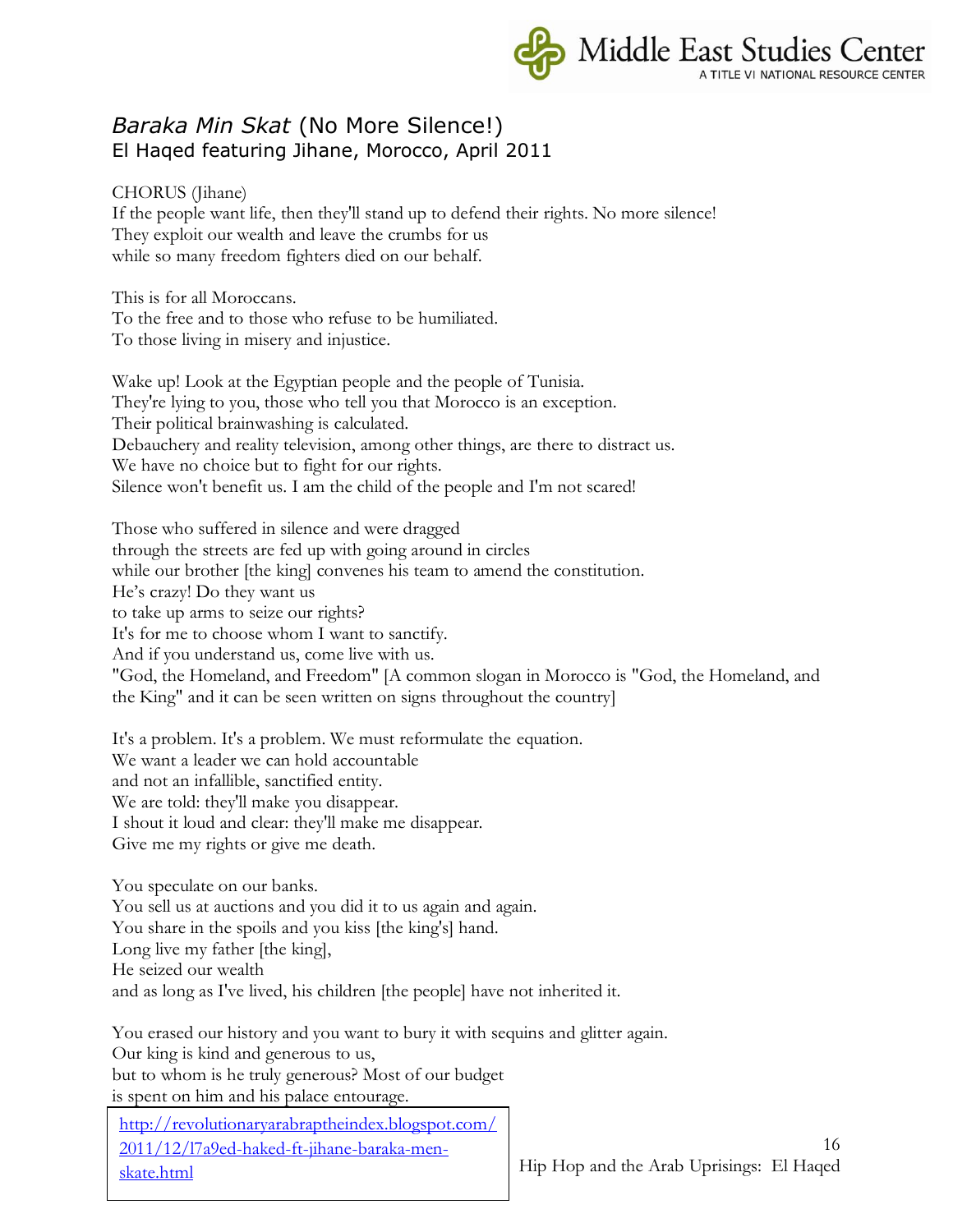

- 1. In the chorus, Jihane sings "If the people want life, then they'll stand up to defend their rights." What does that mean?
- 2. While el Haqed is a rapper, the chorus to this song is sung by Jihane. Describe the style of the chorus. What emotions does it evoke? How does it impact the meaning and the sentiment of the song?
- 3. el Haqed expresses anger towards the king. What is he angry about? Use examples from the song.
- 4. el Haqed says that "we want a leader we can hold accountable." What are ways that people can hold their governments accountable? How do we do that in the United States?
- 5. What is el Haqed's main message in this rap?
- 6. In Morocco, it can be dangerous or even illegal to speak negatively about the King and, in fact, el Haqed was arrested for his outspoken activism against the Moroccan King and his government. Given that, what do you think of el Haqed 's decision to produce raps that explicitly criticize the King?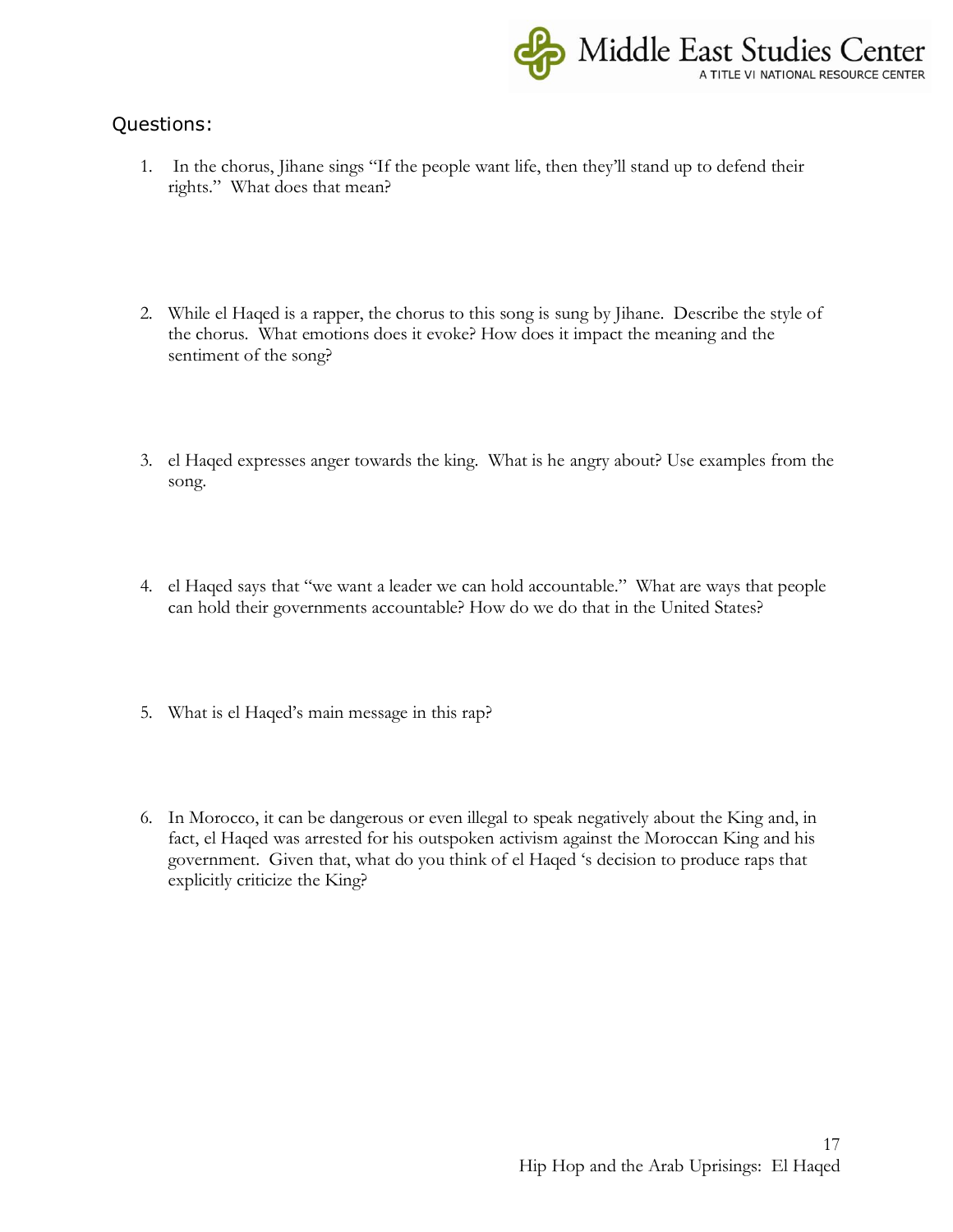

# Reyes leBled (President of the Country) El General, Tunisia, 2011

About El General

- **El Général, Hip Hop, and the Tunisian Revolution**, Revolutionary Arab Rap, October 22, 2011. [http://revolutionaryarabrap.blogspot.com/2011/10/el-general-hip-hop](http://revolutionaryarabrap.blogspot.com/2011/10/el-general-hip-hop-and-tunisian.htm)[and-tunisian.htm](http://revolutionaryarabrap.blogspot.com/2011/10/el-general-hip-hop-and-tunisian.htm)
- **From fear to fury: how the Arab world found its voice,** Andy Morgan. The Observer, February 26, 2011. [http://www.guardian.co.uk/music/2011/feb/27/egypt-tunisia](http://www.guardian.co.uk/music/2011/feb/27/egypt-tunisia-music-protests)[music-protests](http://www.guardian.co.uk/music/2011/feb/27/egypt-tunisia-music-protests)
- **Rapping the revolution,** Lauren E. Bohn. Foreign Policy, Middle East Channel, July 22, 2011. [http://mideast.foreignpolicy.com/posts/2011/07/22/rapping\\_the\\_revolution](http://mideast.foreignpolicy.com/posts/2011/07/22/rapping_the_revolution)
- **The Rap That Sparked a Revolution: El General (Tunisia),** Hip Hop diplomacy. [http://hiphopdiplomacy.org/2011/01/31/the-rap-that-sparked-a-revolution-el](http://hiphopdiplomacy.org/2011/01/31/the-rap-that-sparked-a-revolution-el-general-tunisia/)[general-tunisia/](http://hiphopdiplomacy.org/2011/01/31/the-rap-that-sparked-a-revolution-el-general-tunisia/)
- **El Général and the Rap Anthem of the Mideast Revolution,** Vivienne Walt. Time Magazine, February 15, 2011. <http://www.time.com/time/world/article/0,8599,2049456,00.html>
- **Inside Tunisia's Hip Hop Revolution,** David Peisner. Spin Magazine, August 24, 2011. <http://www.spin.com/articles/inside-tunisias-hip-hop-revolution/>
- **Meet Hamada "El General" Ben Amor, the Tunisian Rapper Who Changed The World,** Christopher R. Weingarten. Popdust, January 28, 2011. [http://popdust.com/2011/01/28/meet-hamada-el-general-ben-amor-the-tunsian](http://popdust.com/2011/01/28/meet-hamada-el-general-ben-amor-the-tunsian-rapper-who-changed-the-world/)[rapper-who-changed-the-world/](http://popdust.com/2011/01/28/meet-hamada-el-general-ben-amor-the-tunsian-rapper-who-changed-the-world/)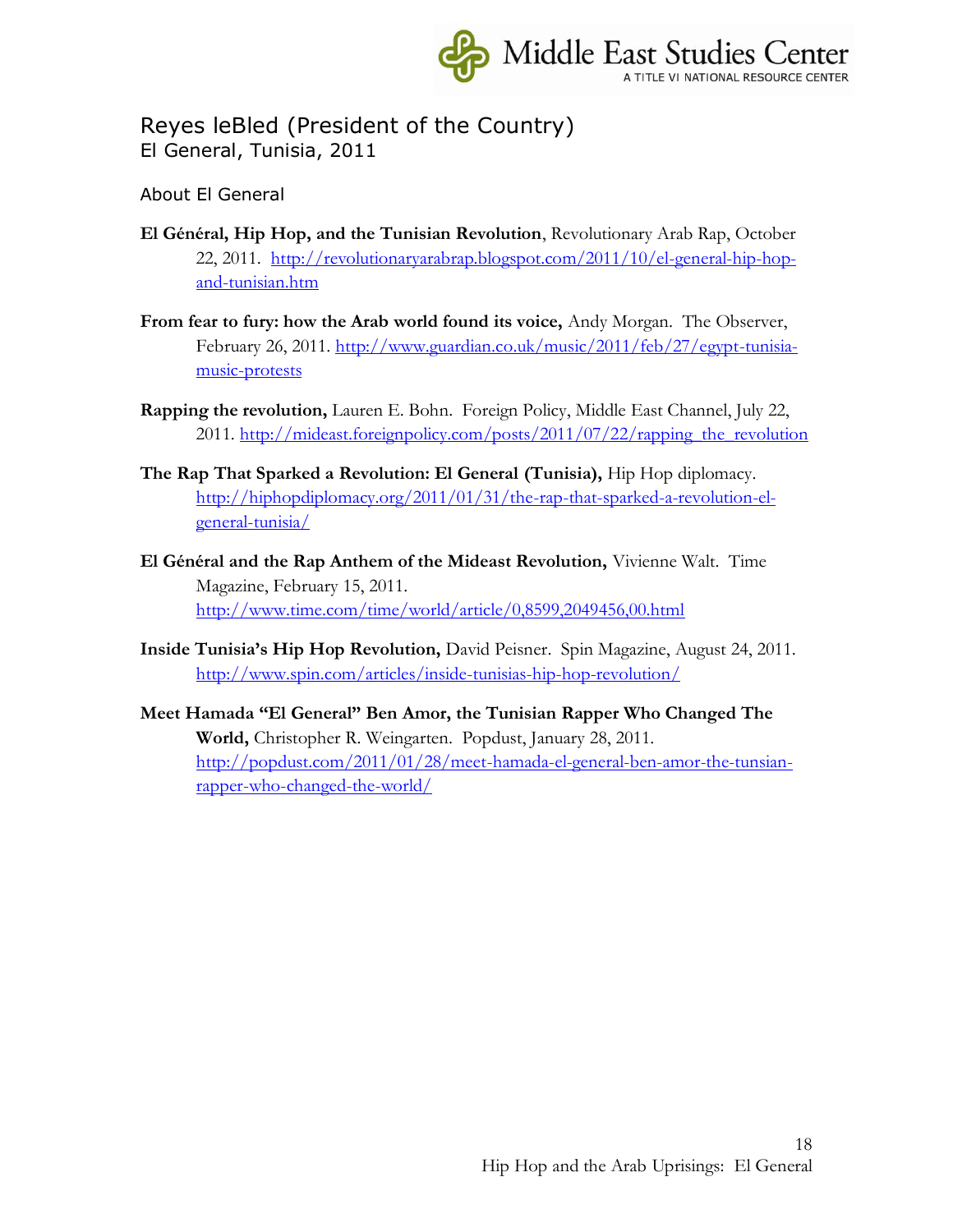

### Reyes leBled (President of the Country) El General, Tunisia, 2011

*Why are you worried? Would you tell me something? Don't be afraid!*

Mr. President, today I am speaking on my behalf and on behalf of my people who are suffering in 2011, there are still people dying of hunger who want to work, want to survive, but their voice is not heard.

Go out into the street and take a look, people are treated like animals, police are monsters

Speaking only with their batons, tak tak tak!

They don't care, since there is no one telling them to stop, not even the law or the constitution, put it in water and drink it.

Every day I hear of a new lawsuit where the poor were set up Although they know s/he's a decent person I see snakes everywhere biting our women

Would you accept that if they did the same to your daughter? I know my words are hard You are a father and wouldn't allow that for your children.

So take this message as one from one of your children who is telling of his suffering, of people living like dogs, half of the people living in humiliation and drinking from a cup of misery.

Mr. President, your people are dead, people are eating from garbage cans Look at what is happening in your country, misery everywhere and people have nowhere to sleep.

Today I speak fearlessly on behalf of the people, Crushed by the weight of injustice.

Mr. President, you told me to speak without fear, I spoke, but I know what to expect--slaps! I see too much injustice that's why I chose to speak Yet many warned me it would end with my death How long must the Tunisian people live in dreams? Where's freedom of speech? I've only seen the name! They are just words… You're calling Tunisia "the green"! But President, look! Tunisia became a desert, divided in two. They steal in front of everyone, no need to name them You know who these people are! Money was pledged for projects and infrastructure, schools, hospitals, buildings, houses But the sons of dogs with people's money, They fill their bellies, they steal, they plunder, they don't even miss a chair. The people have much to say But their voices are not heard If there was not this injustice, I would not be here to say these things

#### Vocabulary and Expressions

**Tak tak tak:** the sound of batons hitting people

**Put it in water and drink it:** Arabic expression meaning something is worthless.

**Snakes:** Powerful Men

<http://www.youtube.com/watch?v=rxtCKKFhvWw>